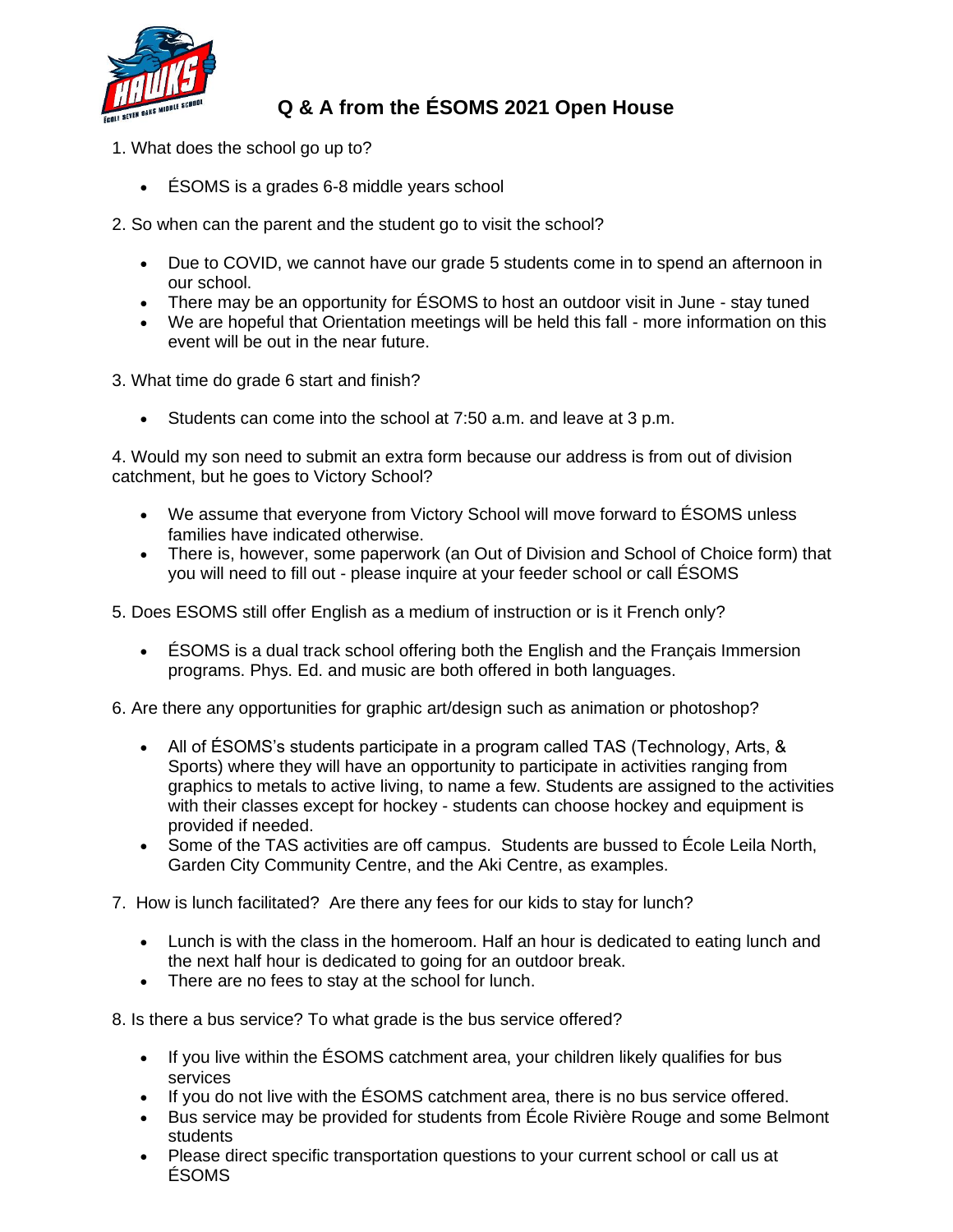- Bus services granted in grade 6 will continue on until grade 8 provided you are still living at an address that qualifies for bussing. There is, however, a fee for bussing in grades 7 and 8 which is currently not there in grade 6.
- All transportation routes, fees and qualifying distances are subject to change

9. When do we need to register by?

- If you are coming in from our feeders schools (École Belmont, École Rivière Rouge. Victory School) you do not need to fill out any registration forms.
- If you are not coming from one of our feeder schools, or you are just moving into the area, or you are filling out a school of choice form, please do so as soon as possible.
- If you are filling out a school of choice form, but still live within division, it does not necessarily mean you will be accepted. The sooner we receive these forms, the sooner we will know our numbers and be able to let you know if we can welcome your child.

10. Can we bring our phones to school?

• Yes you may. Teachers will have classroom rules for cell phone use. It is highly recommended that phones be put away during instruction times so that learning can be optimized. These devices are a "bring at your own risk" item.

11. Do sports teams normally happen after school hours?

• Typically yes. The latest that sports activities would end is at 5:30.

12. Is there a cost associated with band?

- There is currently no cost associated with band.
- The Seven Oaks School division, in supporting arts education, provides all instruments to students at no cost.
- Instruments are handed out in September and handed in mid-June. The instruments undergo maintenance and cleaning over the summer for redistribution in the fall.

13. Is there bus service from the River Grove area or the River Ridge area?

- Yes, currently there is bussing from these areas if you are in our French Immersion program.
- The bus route and bus stops change from year to year depending on how many students are in need of transportation.
- Bussing information is available in Parent Connect closer to the school year.

14. Will we be having desks of our own?

• This depends on which classroom students are assigned to. Some classrooms have individual desks and some have tables or larger desks.

15. How many grade 6 classes are there?

• In September 2021, the projection is 7 grade 6 classes (5 French Immersion classes and 2 English classes).

16. Are you allowing grade 6's to go outside and buy their lunch?

• We do not encourage Grade 6 students to leave the school grounds, unless you are walking home for lunch.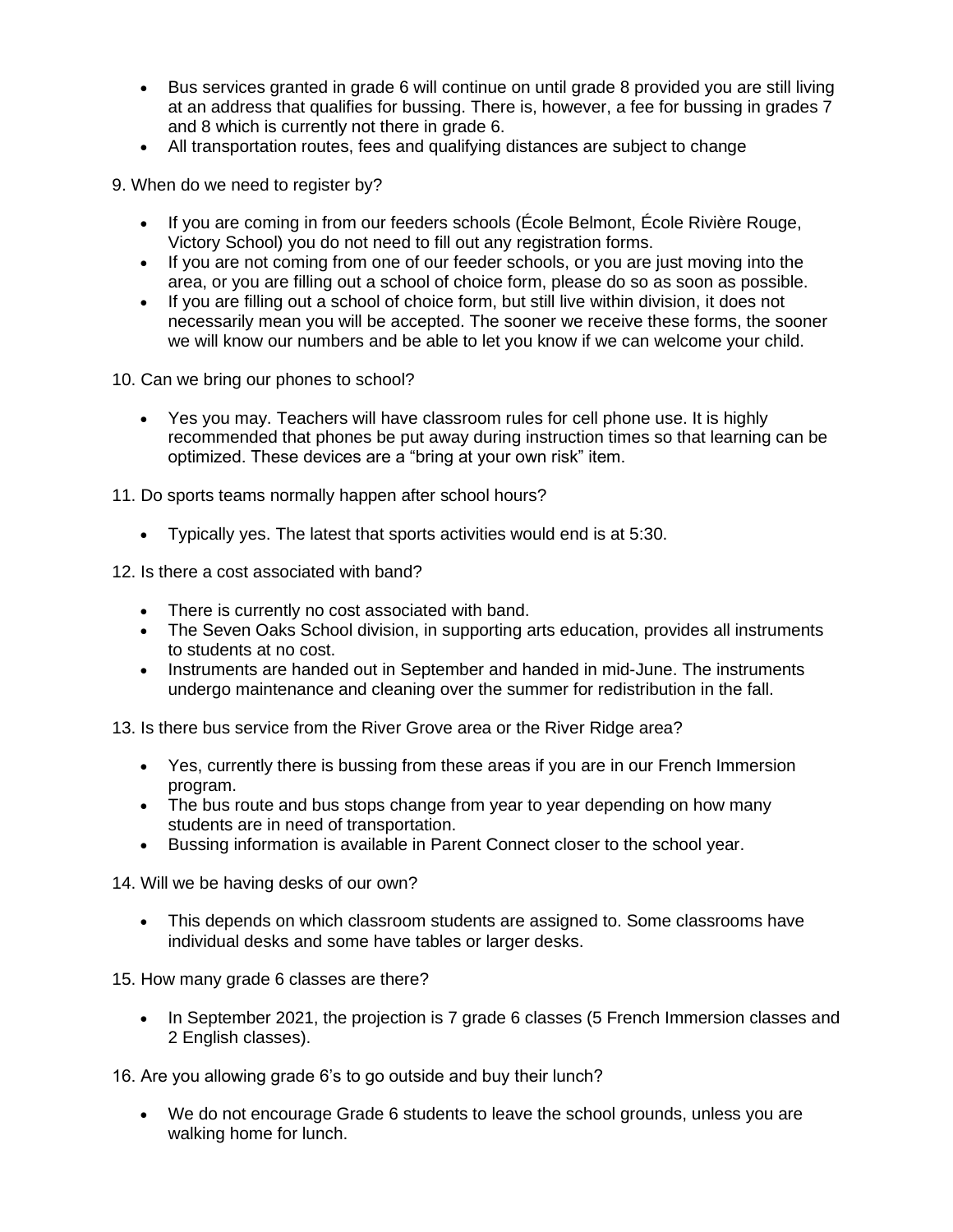17.Are you pure French Immersion school or dual?

• ÉSOMS is a dual track school offering both English and French immersion programs.

18. Does ESOMS also offer classes in English? She is in French medium but wants to change to English medium.

- This is a family decision which we assume would be made in consultation with the family, the teacher and administration in your current school.
- Switching to English might, however, change your catchment area school. To check which school is your catchment area school for English, please talk to your current school or call us at ÉSOMS.

19. How long is the break and how many breaks do we get?

- Because of COVID, breaks are taken inside the classroom and are typically 5-10 minutes with one in the morning and one in the afternoon.
- Bathroom breaks are as needed

20. What's the first day of school?

• September 7, 2021.

21. What time are students allowed to come into the school in the morning? And how long can they stay after?

- Due to COVID, students can come in at 7:50 a.m. and leave at 3 p.m.
- Under normal circumstances, activities occur after school.

22. In class, can I only talk French or can I talk English and French?

• Students are encouraged to speak French. The more use it, the more confidence vou gain and the better you become at speaking French.

23. What does the first week of school look like for grade 6 students?

- There is a lot of Orientation, community and building and getting to know routines.
- 24. Are lockers available?
	- Yes students are assigned a locker and provided a combination lock.

25. Would we have to bring our own school supplies?

• There is a one time fee of \$40 at the beginning of the year which includes all school supplies.

26. When do they choose whether they want to be in band or extra curricular activities?

• Hopefully our music teachers will be able to visit the feeder schools with some band instruments in tow, and students would then be surveyed about whether they were interested in taking band or Exploratory. If not this will take place at the beginning of the school year.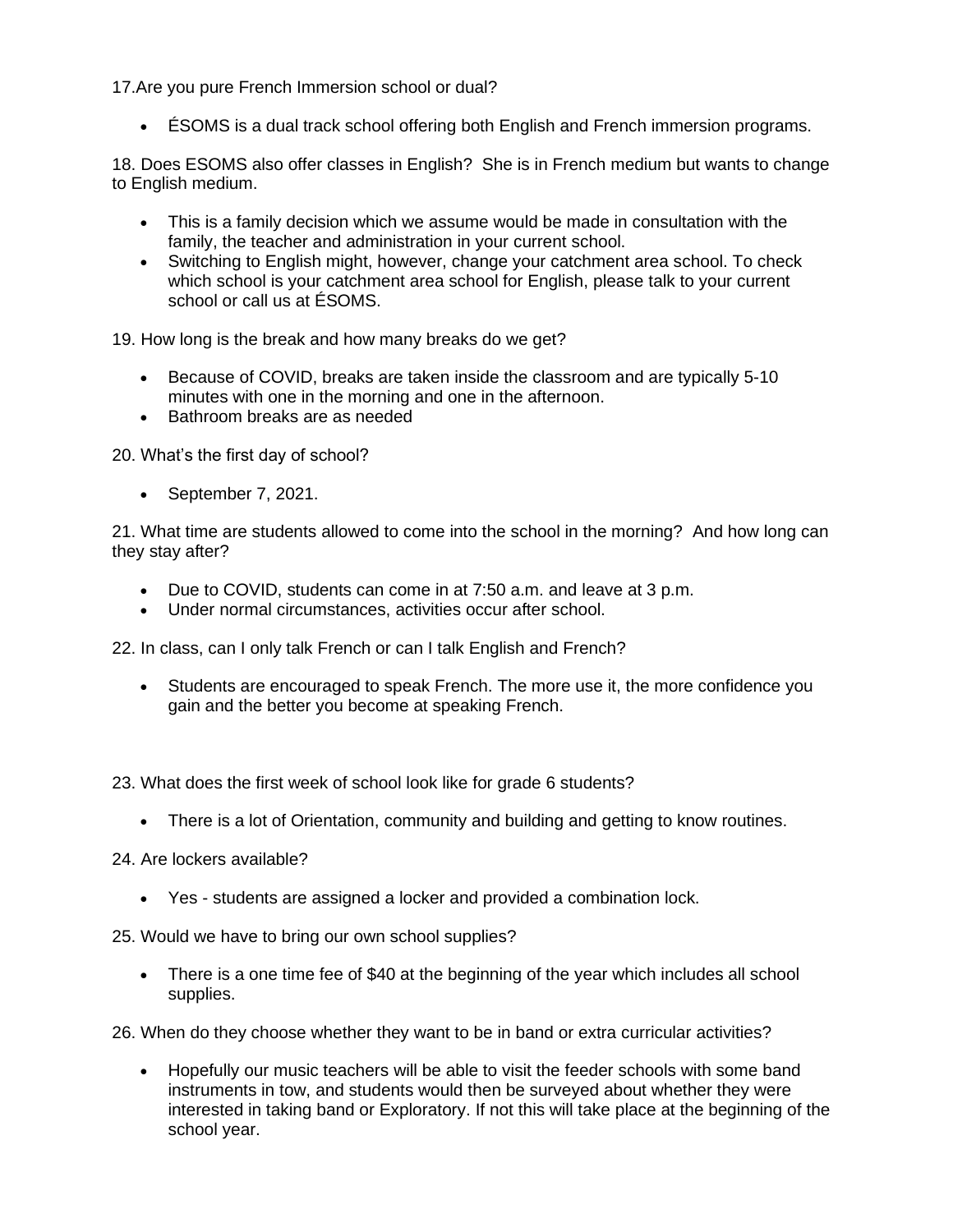27. We live in the area but kids attend WSD School. We are not registered yet but will we be prioritized because we are in catchment?

- Please be sure that you are in the ESOMS catchment area (please call us if you are not sure); even though you may be geographically close to our school, you may not be in our catchment area.
- If you are in our catchment area, then ÉSOMS would be the school you would attend. The only time that we could not accept students in catchment would be if our classes are already full (we only have 2 grade 6 classes in the English program). If we were caught in this situation, we would discuss which other school close by in our community would best suit your family.

28. Can you go to both English and French Immersion?

• You would attend only one of the English or French Immersion programs at one time.

29. What if you're non-binary and want to play volleyball?

• All students can play with a team they feel is the best fit for them.

30. Are productions performed in English or in French or both?

• So far, all productions have been performed in English so that all students can participate. Maybe in the future there will also be a production in French!

31. Are there separate classes and homerooms?

• ÉSOMS practices the middle years philosophy where all subjects with the exception of Physical Education and Music are taught in the same classroom by the same teacher.

32. Is there a subject for art?

• Art is an integral part of our learning philosophy. Students get to explore art in many classes such as ELA, Social Studies or Math or it can be a class in itself.

33. How will you know which class you're in? Do they get to pick a few friends to be in the same class as them?

- Your teacher's name will appear at the bottom of your June report card.
- Teacher teams from ÉSOMS and our feeder schools will meet and discuss classroom composition. We try to place every student with a friend or two.

34. When can we let you know if our child wants the English or French program?

• Ideally before the end of May, 2021.

35. Are we hearing that there are no extra-curricular activities due to COVID?

- Yes, many of our activities have been cancelled due to COVID.
- In-house activities might start up soon.

36. Do we get daily homework?

• This will depend on your teacher. There is a general sense of embracing doing work within classroom hours.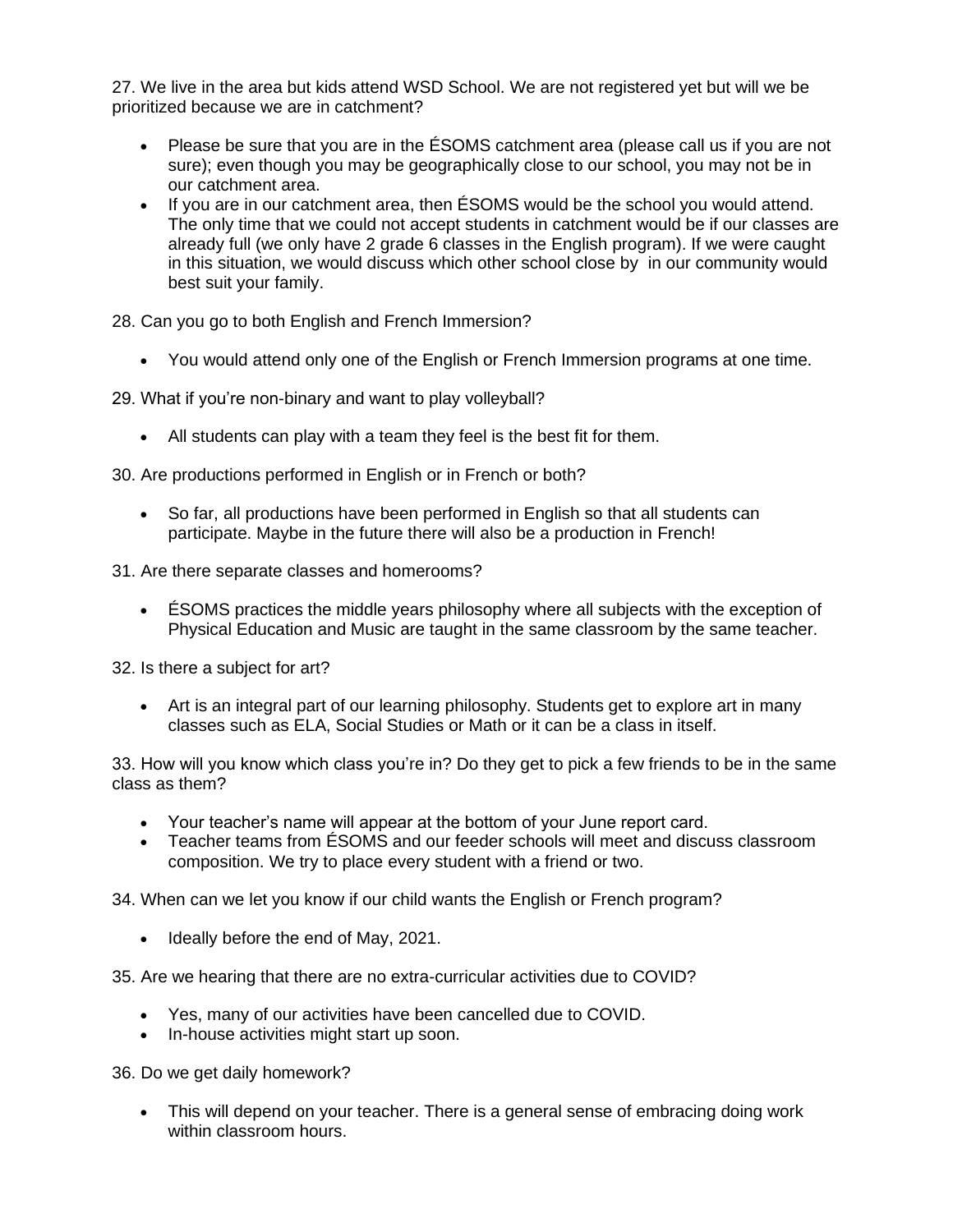37. How many after school activities can you do?

• You can fit in as many activities as you are capable of doing. The phys ed and music teams will accommodate your schedules so that you can do both.

38. Is there a pizza day at ESOMS?

• Pre-COVID, we have been known to throw a great pizza day. We hope that we can continue this activity after COVID.

39. Can we anticipate that sport teams will resume for next year? Is that the intention, providing health orders allow?

• We are following public health orders for the safety of our community. Once public health gives us the ok to resume sports activities, we will do so, always following the protocols put in place.

40. Do you have an idea if Seven Oaks will merge into Winnipeg 1 due to amalgamation? I hope not.

• For now, Seven Oaks will operate as usual.

41. What do kids actually do in Exploratory?

• This is a time when teachers and students will explore science or work on projects. (Ex. learning Spanish, gardening, etc). This looks different from year-to-year and from classroom-to-classroom.

42. Is there a dress code?

• No, we do not have a dress code.

43. What is GSA? More info on GSA please.

• GSA historically meant Gay-Straight-Alliance but it now stands for Gender and Sexuality Alliance. It is a group of people who come together in support of the 2SLGBTQ+ community. ÉSOMS GSA meets once a week when members of the community and allies can come together and talk about how we can support each other and make our school an inclusive environment where everyone feels safe.

44. When does my child find out who their teacher is? Will it be a blended learning due to COVID-19?

- Students will find out their teacher's name on the June report card.
- As things change with COVID restrictions, we cannot predict what the fall will look like.

45. What are the school policies on bullying?

• We do not have a policy *per se*, as we work at every situation to educate students on what a safe and caring school environment needs to look like.

46. How big are the cohorts?

• Our classes are composed of about 22 students. Students can be part of a larger cohort for the outdoor lunch period or if they take the bus (for example).